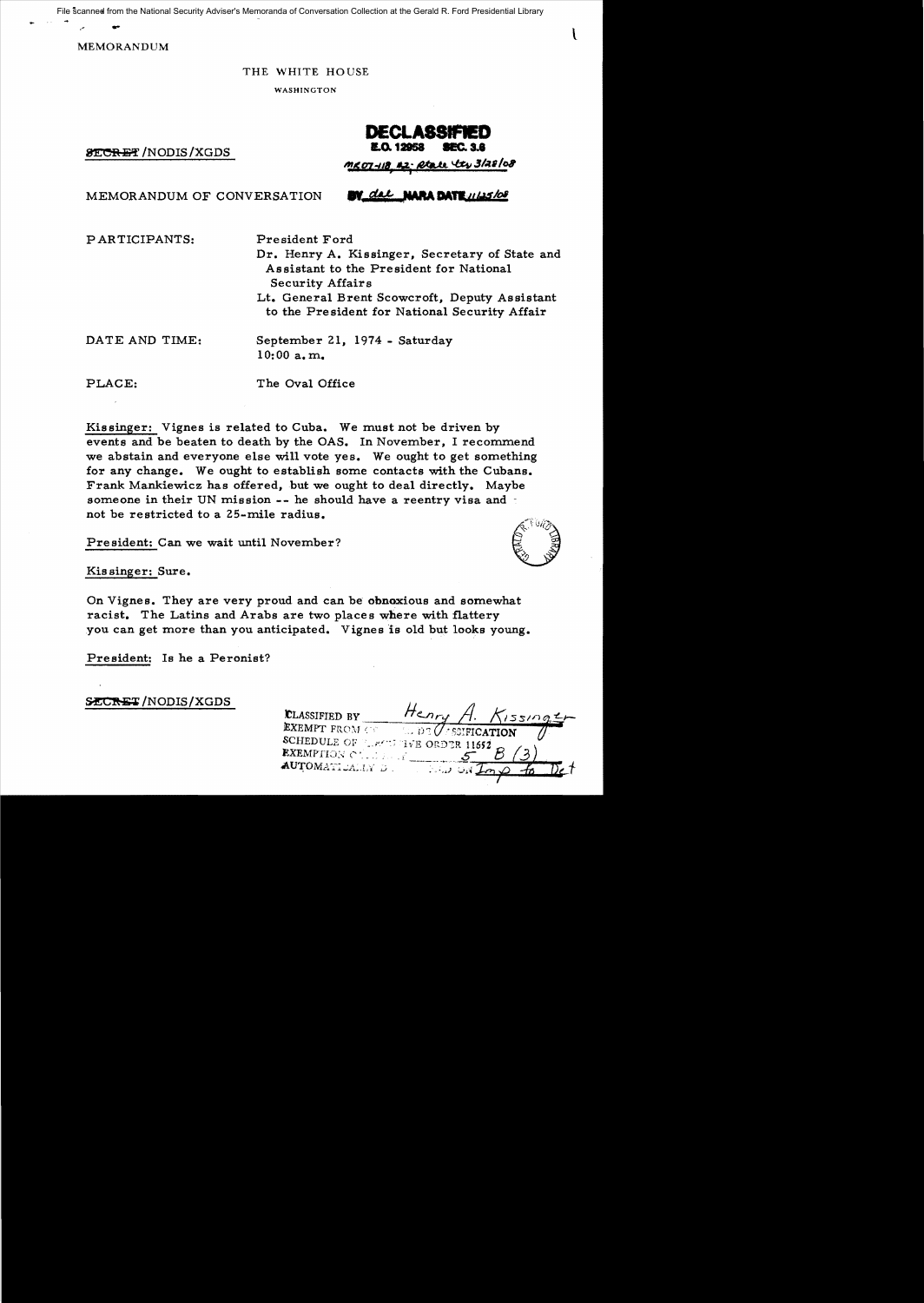### **SEGRET**/NODIS/XGDS 2

,. .... ....,

Kissinger: He is very close to Peron. Argentina reestablished relations with Cuba in defiance of everyone -- but they have been very helpful in defusing Cuba from the meetings last spring. This week there was a meeting on Cuba. The original draft was a disaster, but I worked with Vignes and it isn't bad now. It will be passed in November in Quito.

You could thank him for his leadership. We look at Argentina as an Latin American leader. We will try to make a success of the Buenos Aires if he helps.

President: Is that an OAS or Foreign Ministersmeeting?

Kissinger: Foreign Ministers. Most of them think the OAS is moribund. You could say you are sending me down -- it has been promised for a long time. They forced us to let them sell trucks to Cuba -- but since then they have been cooperative.

Say you are open-minded about Cuba but we will not be pressured  $-\frac{1}{2}$ we have our pride.

With Argentina and Brazil on our side, we can manage the OAS.

With Gromyko, I would make it only half an hour. I would push SALT a little bit. As you talked about yesterday, if the arms keep multiplying, that will affect our relations over the coming period. So the next three months are critical. We can't justify to the American people this racing. And in a race it is difficult to say you are even, and the attempt will be to keep an edge.

On emigration, they won't accept the numbers and they won't specify a delay time in national security cases. You might think about getting Javits, Jackson and Ribicoff in before you finalize. Termination in April '76 would be politically hard. Jackson is putting out that we are close to an agreement.

Pre sident: This morning he said it had broken down.

Kissinger: You must be on record with them on what you can do and what you can't do.

Gromyko said the Jews are great at raising a public relations crisis for publicity.



,

 $>{\tt SCRET/NODIS/XGDS}$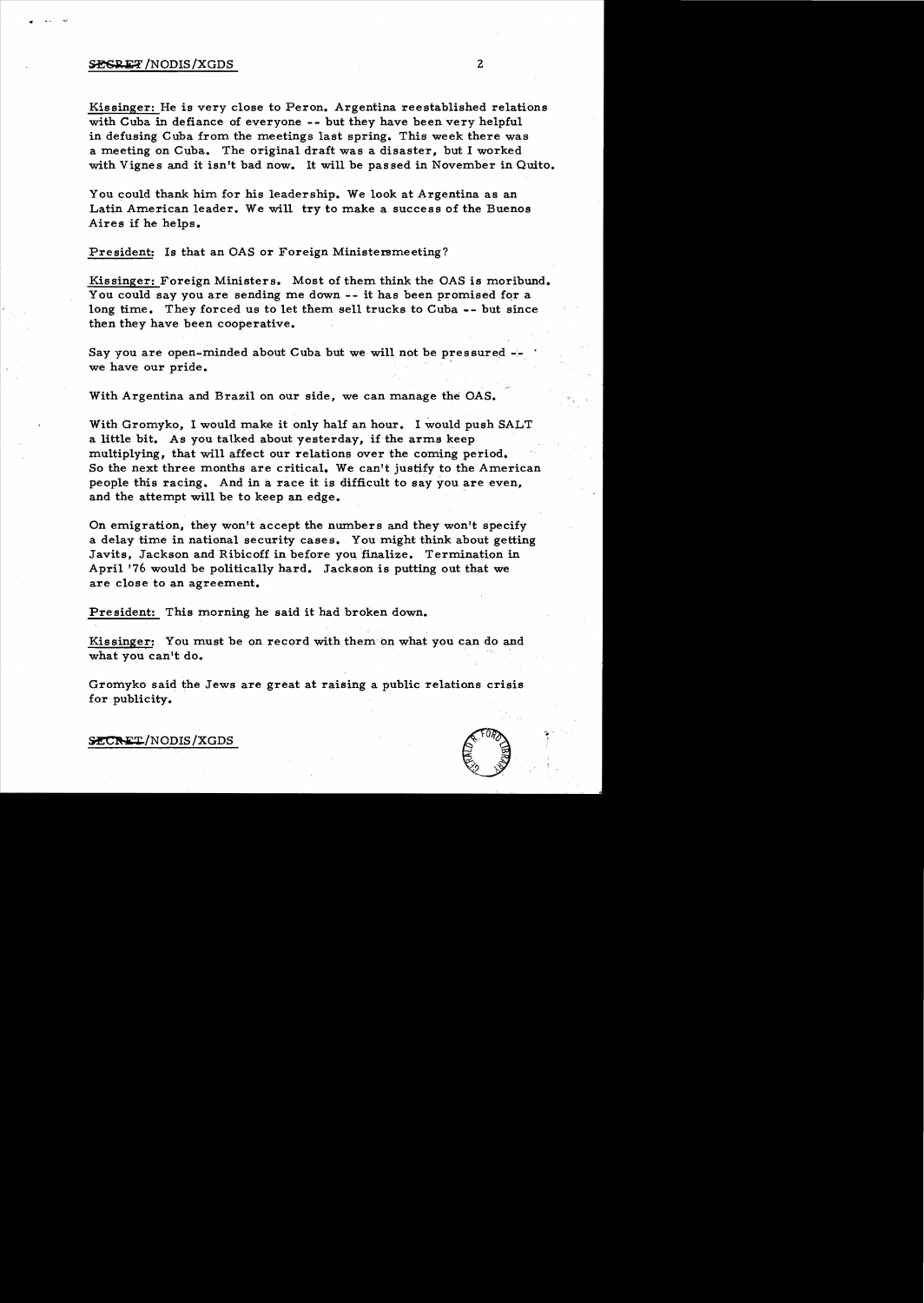### SECRET/NODIS/XGDS

## President: I couldn't see the relationship of the bulldozer story.

Kissinger: The Russians are crude boors -- but abstract art is banned and it was therefore moved off.

You must get it into their heads you are a tough guy. They are measuring you for a crisis.

But you should tell them if there is a race we must be first.

On Tanaka, anything you say they will leak. He is an unbelievable liar and probably Will not get reelected.

President: Who will succeed him? Ohira or Fukuda?

Kissinger: I like Ohira, but either one is okay. Our relations have never been better. There is no contentious issue. He may raise proliferation -- you can say you are against it.

He will think you are trying to double cross him and he will reciprocate. On Siberia, tell him we are for it. On the PRC, tell him I am going at the end of the year, after you visit Japan.

President: Weren't they upset by our China move?

Kissinger: You can't tell them anything which doesn't leak. I don't think it will hurt.

Tanaka will be running on his relationship with you. I would review our relationship in Asia.

President: I will mention the trip. Is he in agreement on Korea?

Kissinger: Well, he knows about it.

You should see the Pakistani Foreign Minister. I am assuming you want to see these Foreign Ministers.

Khaddam will be down again and maybe you could see him for ten minutes.

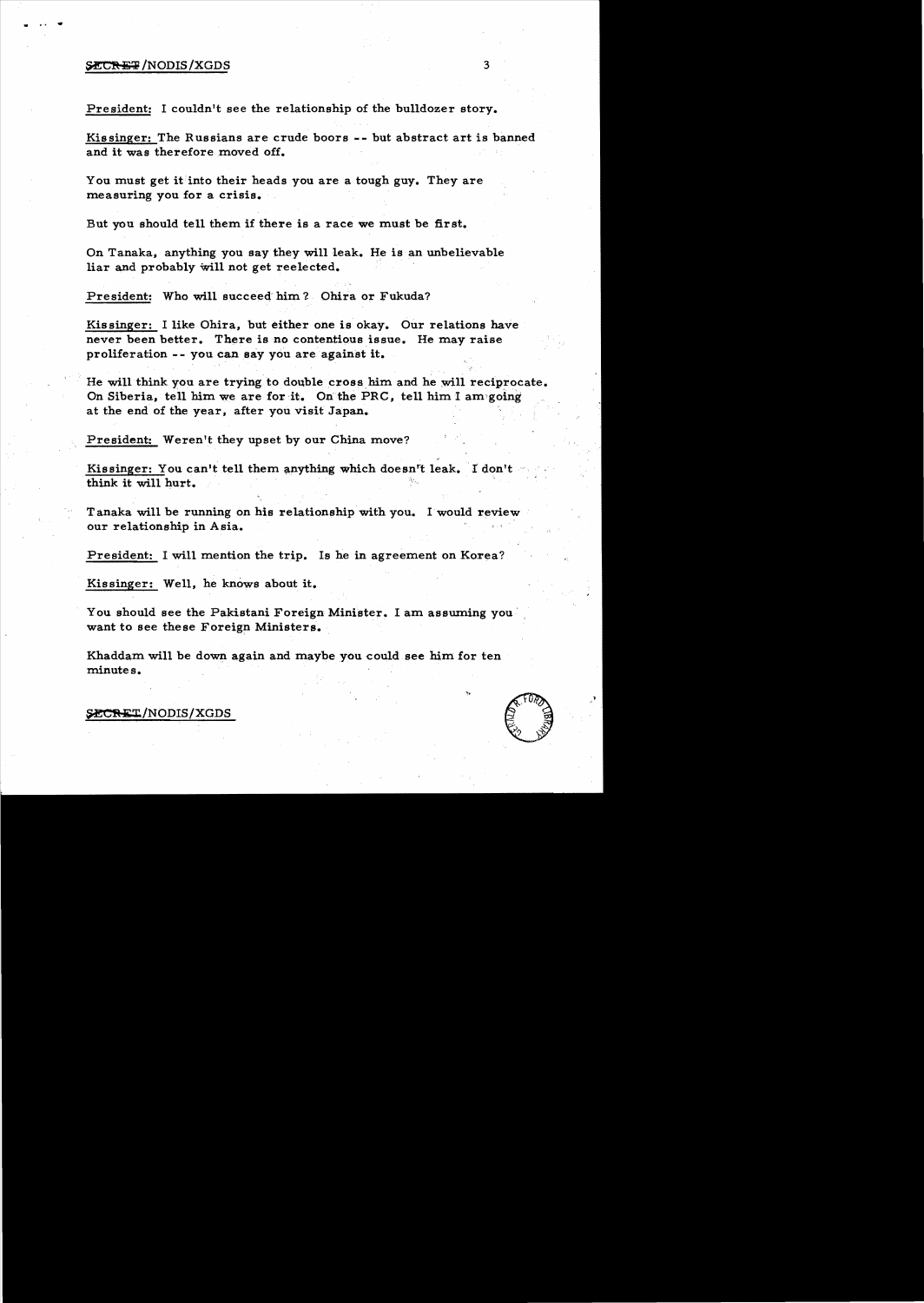Photo Of the Complete PIK Hell Grandor<br>Hook perfec 21 Seyot, 74 Vigors is related to have been most but be chiven by mont x to becter to death by OAS. In Nov, Suson and we abstain tempre elección votrages. We acquit to under get Township for an thing change. We suppt to which some contacts w/c Curbonno. Flunck Markining bus offered, but we anythe it did chutty. Way be sauce in their UN viert à la should have vienty vien & hot be ushmed  $\pi$  = 5 mile rating Concar want til Nor Lori. Sure. Cantroburgion de la facilitat de la facilitat de la fine + Arobo au 2 philosopheur/ fluttery you a on get more do the Pleasant? Very close to Person. Argumting record relations of Color in deprenne p arrigone - but tuy home ben ver This week that was a mity on who, Ony doopt was chouster, but I washed w/ Vyuso Futrait bolance You could think him for his lestuship. We task at argorton as Latin commun lender. We will to 5 Times parcess of BA unty US will look closely at bathol relatives + won't suggered theme We conclude have by some est of if he hope. I that of the FM Fry, Most think OAS is montand- you could say ttag home been cop.<br>Sy you goin winder dont Color but are will not  $CBAC$ W/ Arrayhos, I would untestant for he- Danvelet **DECLASSIFIED** AUTHORITY for ma  $D7-118$ ,  $H2$ **BY**  $M_1$  NARA, DATE  $\frac{3}{100}$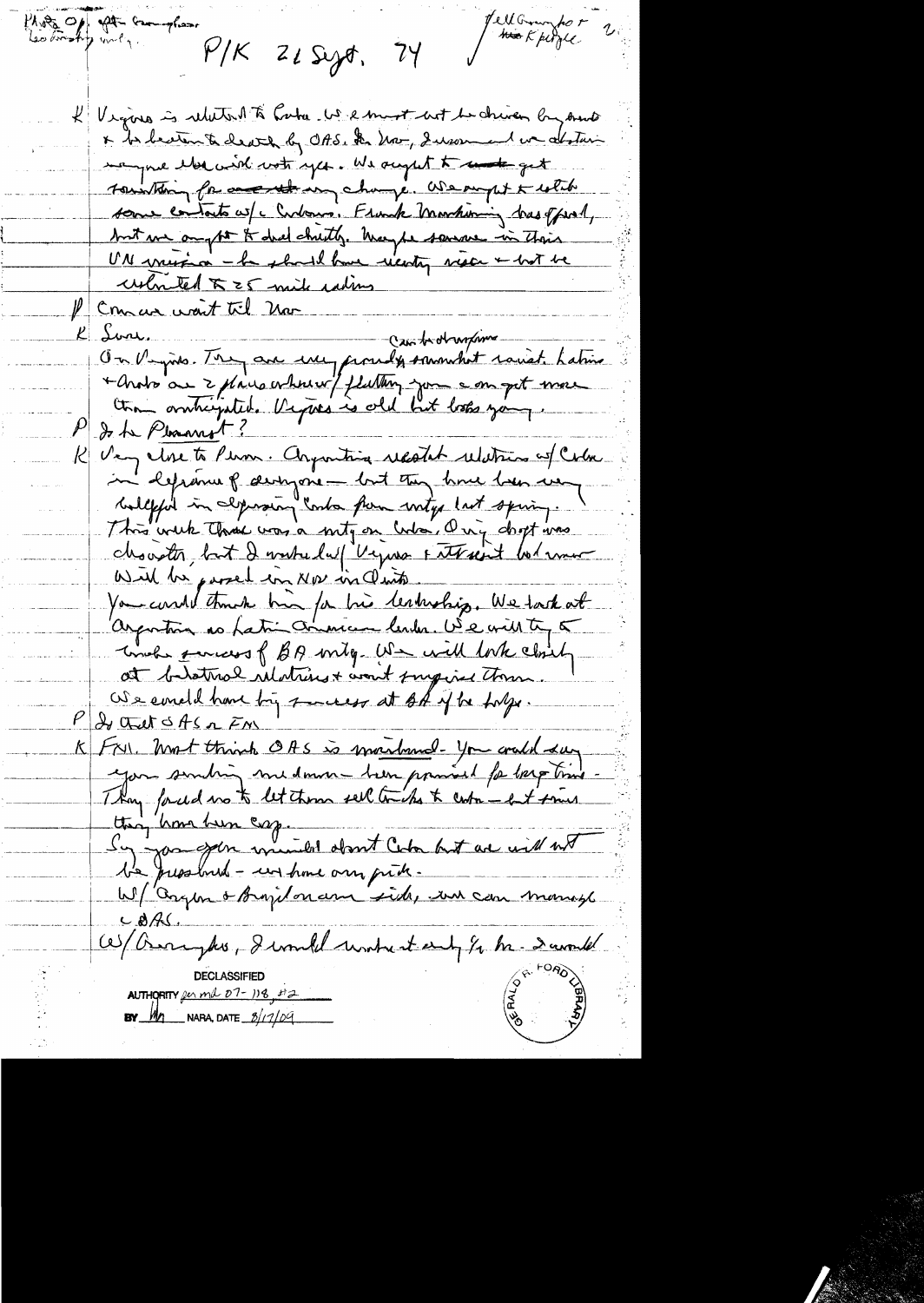KE cerry nt as Groungho. put dette bits Os you that about yesterday, if coming prior society and and open wanted on and Jan formatique, Terrament in Apr 26 pointer 9 km P théasant putting ant use cloud against ...<br>P théasant seoil both lum.<br>R Your sant se are used w/ that on whot you Cur a cont de.<br>Ouvertre said à Jeux au gust et raising p.R. ment crisis pa problements P & conditant ser i mada cilatination je balldozer story.<br>K The Russians are creek booss- had abstract out is comment it was the i. unneloff. You must get it ruto their hands you are a turgh guy. They are measuring you for a crisis. On Tomaka - anything you - my they will that He  $P$  Obiase a Furkeedy? I like O time, but with so dk. On relation how were may 1 avril <del>120</del> probyvation. you can say you are agonest it, He will think you are trying to double come bring to<br>the will receptionate. On Schrien, We bring me often Japan. Puriment cray upset by our PRC mms ?